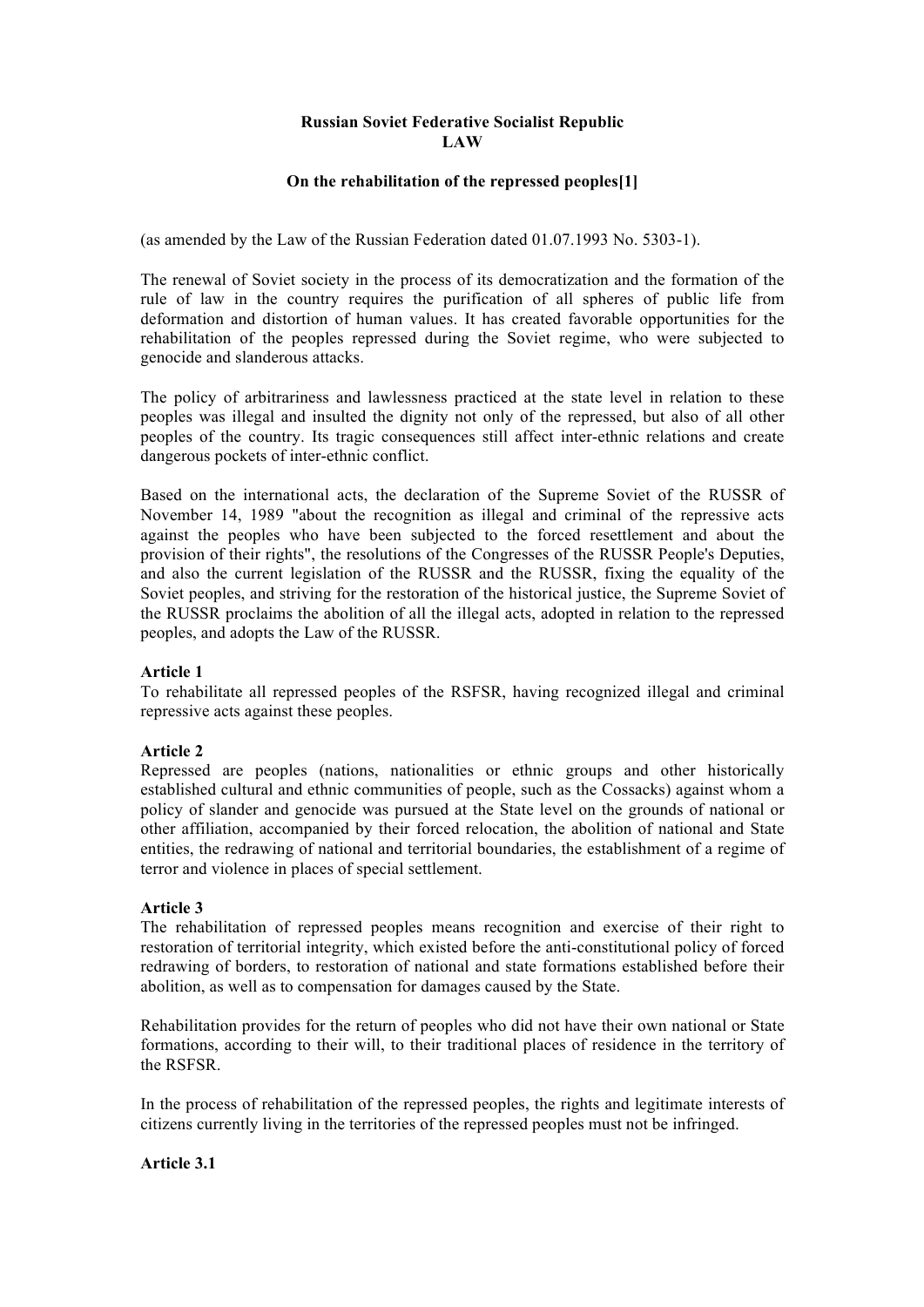Citizens of the repressed peoples who have been subjected to repressions in the territory of the Russian Federation on the grounds of nationality or other affiliation shall be subject to the Law of the RSFSR "On the Rehabilitation of Victims of Political Repression".

# **Article 4**

Agitation or propaganda aimed at preventing the rehabilitation of repressed peoples shall not be permitted. Those who commit such acts, as well as those who incite them, shall be held accountable in accordance with the procedure established by law.

# **Article 5**

The restoration and modification of the ethnic and State formations of repressed peoples is carried out on the basis of the legislative regulation of inter-ethnic relations.

## **Article 6**

The territorial rehabilitation of repressed peoples provides for the implementation, on the basis of their will, of legal and organizational measures to restore the national and territorial boundaries that existed before their anti-constitutional violent change.

Where necessary, a transitional period may be established for the implementation of territorial rehabilitation. The decision on the establishment of the transition period and the restoration of national and territorial boundaries is taken by the Supreme Council of the RSFSR.

## **Article 7**

Political rehabilitation of the repressed peoples, who previously had their illegally abolished national and state formations, provides for the restoration of these formations in accordance with the procedure established by Article 6 of this Law.

## **Article 8**

The political rehabilitation of the repressed peoples who did not have their own national or State formations means their right to free national development, to return to their former places of residence in the territory of the RSFSR, and to ensure that they have equal opportunities with other peoples to exercise their political rights and freedoms guaranteed by current legislation.

# **Article 9**

The damage caused to repressed peoples and individual citizens by the State as a result of the repressions shall be compensated for.

The procedure for compensation of damages to rehabilitated peoples and individual citizens shall be established by the legislative acts of the Union of the Soviet Socialist Republics, the RSFSR and the republics that are part of the RSFSR.

Compensation for damages to rehabilitated peoples and individuals is made in stages less in monetary terms the compensations and benefits received by citizens on the basis of the RSFSR Law "On the Rehabilitation of Victims of Political Repression".

# **Article 10**

The social rehabilitation of repressed peoples means that citizens who have been subjected to repression, the time of their stay in special settlements (places of exile) is counted as triple length of service. In this connection, an increase in the size of old-age pensions is also provided for each year of work, taking into account the periods provided for in the RSFSR Act "On pensions for citizens in the RSFSR".

#### **Article 11**